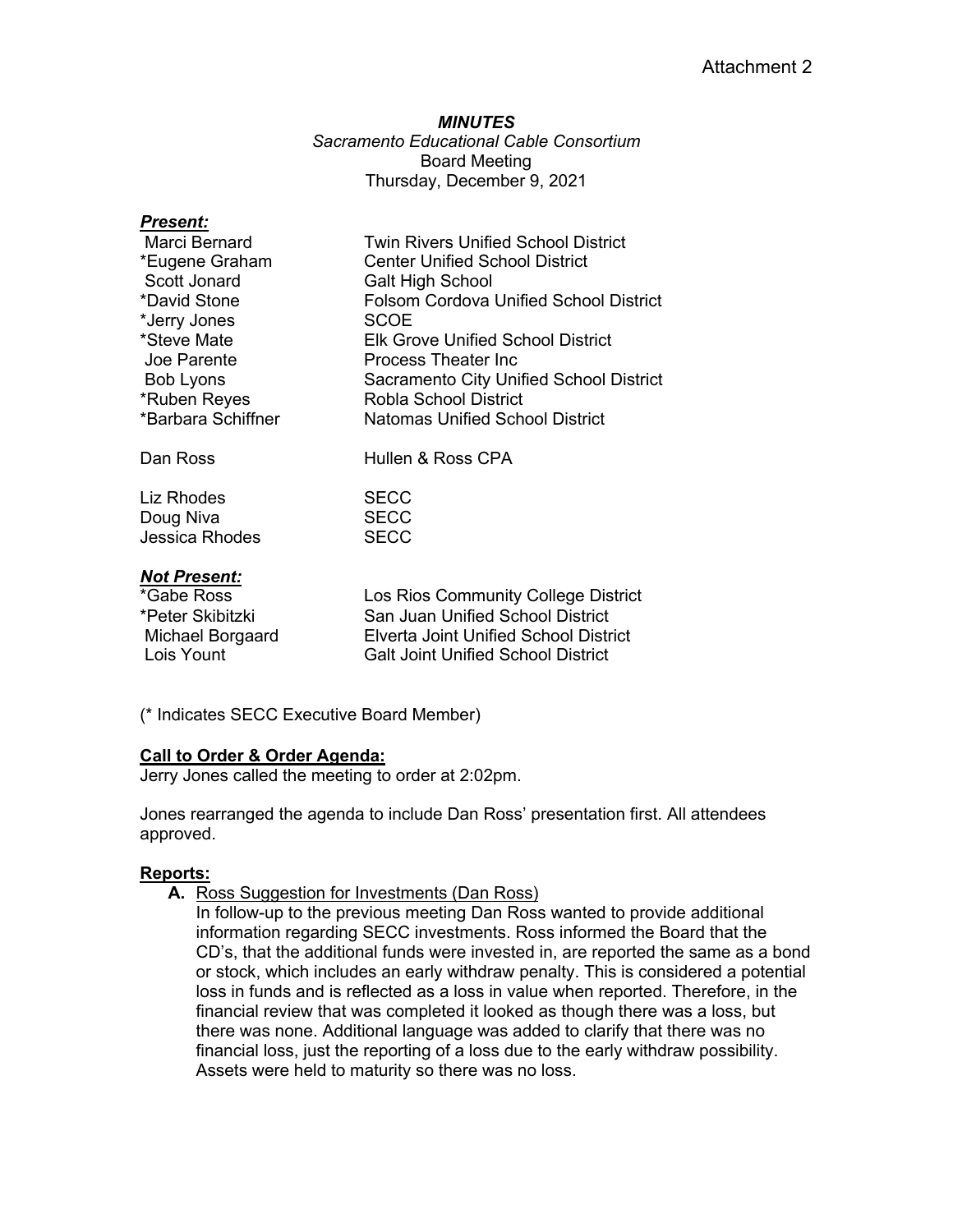Rhodes added that the Board had requested for Peter Skibitzki, Dan Ross and Rhodes to review recommendations around investments. Skibitzki was not in attendance at the Board Meeting, but Rhodes asked Ross to recap the meeting. Ross stated that the options were to split the funds between multiple bank accounts, keeping the amount under what is insured, or to stick with the current plan. During the meeting everyone agreed that the best option was to stick with the CD's given that there was no actual loss. Keeping this format ensures funds are under the \$250,000 amount and are federally insured. Jones asked how many years until the CD's reach maturity. Ross stated that most are 6 to 12 months. Jones also asked for clarification around the laddered concept. Ross explained that originally funds were invested in 6-, 12- or 24-month maturity accounts so that the funds were automatically re-invested and captured the timeliest interest rate. Rhodes reported that Skibitzki was in support of Ross' suggestion to keep the investments as is.

Rhodes also added that with the completion of the backbone the amount of funds to be invested will be significantly less and asked the Board how they would like to proceed. There were no concerns with moving forward as is.

**B.** October Minutes

There were no additions or changes to the minutes.

**C.** October Financial Report

There were no questions or concerns regarding the financial report. Rhodes reported that everything looked good and SECC is remaining within budget. There are some upcoming changes due to rollover of funds for SEVA from the previous year.

Steve Mate moved to accept the October Financial Report and approve the minutes. Scott Jonard seconded, and the motion passed unanimously

**D.** Annual Year End Report

Rhodes announced that the Board will receive another version of this report later but pointed out how impressive the work of the organization has been over the last year.

### **BESTNet/Cable Commission Update:**

### **BESTNet MOU Renewal – Finalized**

The MOU is complete and signed by Jerry and Comcast. Now waiting for the Commission to sign. It was Rhodes' understanding prior to the meeting that Bob Davison would report to the Commission at the meeting and sign on their behalf. During the meeting Davison reported that they would revisit the item in March. Rhodes explained to Davison the difficulty that this would cause for the districts and Comcast. Davison is now speaking to legal counsel to see what the best way is to move forward. Davison believes that with Harriets' approval the Commission should be able to move forward with signing the document. Rhodes did ask if there were any concerns that stood out. Davison reported that there were no major concerns at the moment and expected to be able to move forward shortly. Jones added that he was also very excited that the document was so close to completion. Included in the contract is a 10-year renewal with the option to renew for an additional 5 years. There is a very reasonable maintenance fee included. It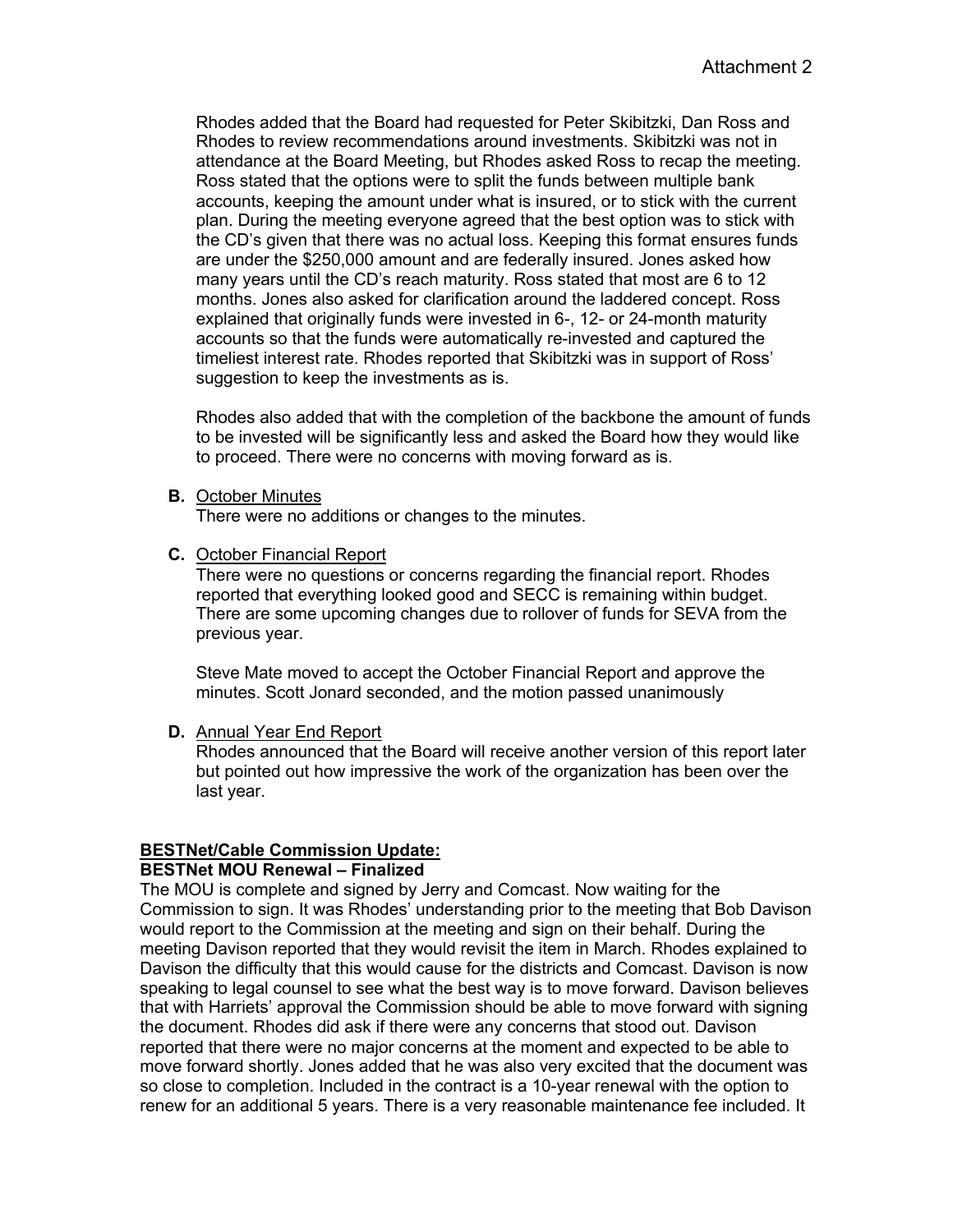took a long time to cut through some of the red tape, but Lee Ann has been great at working for SECC and ensuring the MOU moves forward. Rhodes asked if the Board would like to review the document now that it is final or if they would like to wait until it is signed and completed. The Board asked to see the document now; Rhodes will send it out shortly as Jones had no concerns. David Stone asked about the cost. Jones stated that there were two rates, one for 10 years and one for 5. Districts are not able to have a 10 year, but SECC can. Pre-E-Rate cost per fiber is \$173 per month for 5-year term and \$138 per month for the 10-year term, which will be for the backbone as SECC can do this length of term. The amount can be E-Rated or not, it is up to the district. Steve Mate asked for clarification if the district would be looking for maintenance on fiber or if it would be requesting new fiber. Jones was not sure as the fiber is leased. Stone asked what the process would be for Folsom as the district will use the connections as a backup. Jones recommended that districts maintain the connections with Comcast as a backup. This would be a great insurance plan in case there are ever challenges with Zayo.

Rhodes added that SECC would like to have a meeting with members and network representatives to ensure everyone is up-to-date and clear on what is occurring. The date for the MOU is December 23, 2023. Any fiber that is not renewed by this date will be lost. SECC ensured that every site that was ever connected by Comcast is included on the list, even if a current site is not being utilized. Members will have the opportunity to decide if they want to keep connections or if they are no longer being used. Stone asked about new connections. Jones stated that any new construction is specifically excluded from the agreement. Any new connections would not be included under BESTNet but could still be done under E-Rate if Comcast wins the bid.

Jones recommends that all districts go after E-Rate next year to ensure coverage happens before the current contract expires. Jones has spoken with the Comcast sales team so they are all aware of what is happening so there will be no surprises.

### **Consolidated Update**

Jones reported that Consolidated is the other company that has been a part of BESTNet. There are fewer connections through Consolidated. The company reached out to SECC regarding what happens when the current agreement expires. Jones and Rhodes met with the company to discuss renewals. Both parties agreed to a similar model to what is happening with Comcast and are waiting on pricing. Consolidated is aware of the meeting in January and the hope is to have all of the information prior to that date. Natomas is the district that is most affected by Consolidated connections. Jones asked if any districts are actively utilizing Consolidated connections, but no one is at this time.

# **Schedule BESTNet Network Meeting**

Rhodes will reach out to find a date and time that works for the most people. The plan is to have the meeting in January. Rhodes will send the MOU out after the meeting. Jones added that there is some standard language from Comcast that may be confusing and there are amendments to clarify language that SECC did not agree to.

# **Executive Director's Report:**

**A.** Programming Update: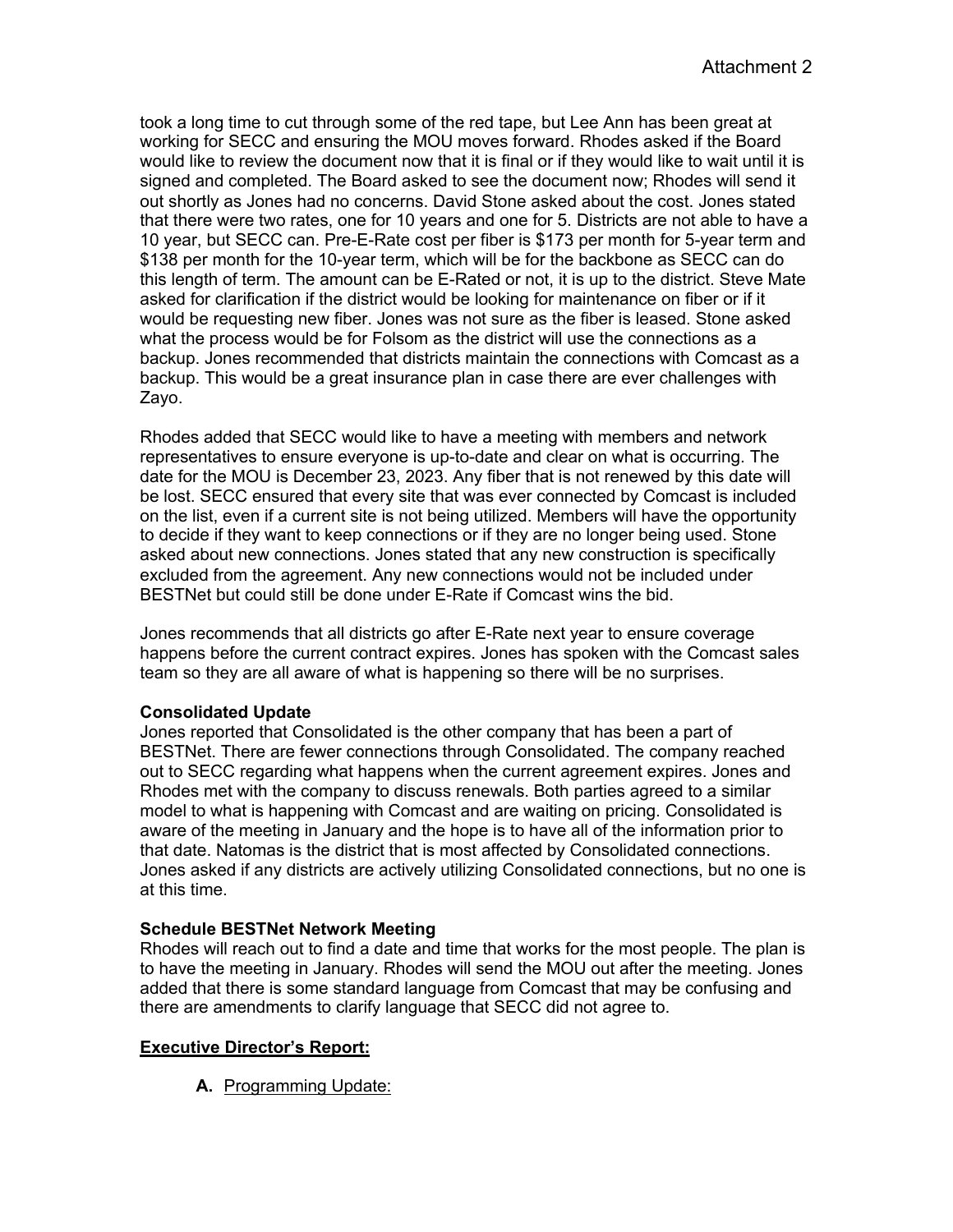Jessica Rhodes reminded the Board that included in this month's monthly report was the program schedule for their district since July. The SECC team has been focusing on reaching out to SEVA Studios and including more programming blocks for them. The team is also looking for new content to keep the channels up-to-date and fresh.

## **B.** SEVA Labs – Update:

SEVACON – Sports Reporting event was in October and in November the Stunt Coordinator from All Man Kind came to talk to students. Next week is the SEVA Contest Kickoff, highlighting changes to judging including stock footage guidelines where students will now loose points in shot quality if over 50% of video is stock footage. Niva will be sending out judging slots shortly.

SEVA Grant Program – SECC received a record number of requests. 14 sites have had equipment ordered in the first round. Equipment is already coming in and the hope is to have packages out in January.

SEVA Fest – The airshow event in September was a huge hit as was the Sac Republic FC event shortly after. Both were great events for students and families. SECC is looking for additional opportunities and possibilities for the next year.

### **C.** Production Update:

Niva reported that the production team is focusing on SEVA Studio content for now by capturing SEVA Studio Profiles over the next few weeks. The team is also working with SCOE on Poetry Out Loud over the next few months. Bob Lyons thanked Niva for all of his work to help support the labs. Rhodes reminded the Board that there has been a huge push this year to keep families included and ensuring that this is a yearlong project, not just a contest.

Jones added his appreciation for the SECC staff in their support for the USA Learns program which is designed to help English learners. There has been a push for video content to be included, but the challenge has been that the video needs to be professional quality. A SCOE team member worked with SECC to create videos that will be used across the world to help teach English and how to complete certain procedures.

### **Committees:**

- **A.** DMCC Next meeting: January 26, 2022
- **B.** Capital Region Technology Cohorts Next Meeting: January 14, 2022
- **C.** PIO Next Meeting: December 16, 2022
- **D.** Family Engagement Next Meeting: January 6, 2022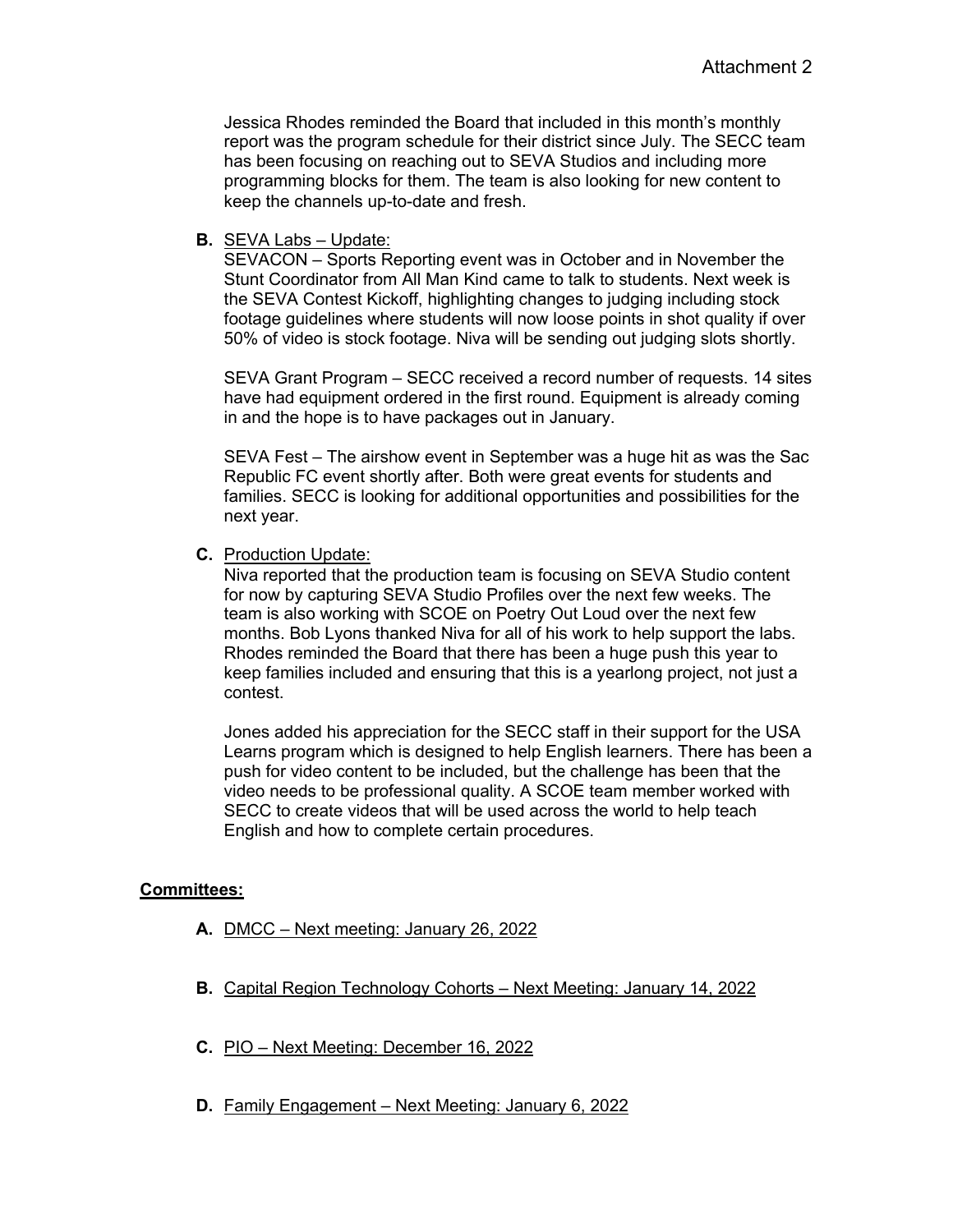# **E.** SEVA Teachers – Next Meeting: January 10, 2022

### **Round Table Sharing:**

Bob Lyons (Sac City) – Lyons is working with Jones on Power BI training. Will be sending a few employees over the next two months to training. The district is also working on various breakouts of staff vaccinations to help predict what sites may be shut down, trying to be in front of any shutdowns.

Scott Jonard (Galt HS) – Jonard asked about School Frontline software. Steve Mate stated that the district has used the company for other things and has not been impressed. There is a lack of getting information out. Galt is looking for software to utilize to track vaccination status. Sac City is using Frontline to track cases and Inform K-12 for vaccination status tracking.

Steve Mate (Elk Grove) – The Elk Grove technology team has all moved to the annex and is now in one place.

Marci Bernard (Twin Rivers) – Twin Rivers has about 300 Chromebook carts available for donation to whoever needs them.

Ruben Reyes (Robla) – Robla has a new head of IT, Elliot Lopez. There are three schools that are deep into construction, so Lopez has been focusing on the development of those. The classrooms will be all new technology, with three display screens in the classroom and one software panel in each. All new furniture on wheels to allow for modifications. The walls are all whiteboards to help get away from a "front of the classroom" model. Professional development around frontline system will be provided for staff.

### **SECC Associate Member Request**

Rhodes announced that SECC has received an Associate Member request. The only current associate member is Process Theater. The Board has the discretion to decide who can join. Previous associate members have included NASA and the PTA as they were organizations that were already working at the schools and within the parameters of SECC. The current request comes from a previous SEVA Teacher, Roynell Anderson. Anderson is no longer a teacher but is now running a non-profit that is working within the community.

Rhodes added that there is a clear division from the Commission in regard to SECC working in education with the schools while Public Access works more in-line with the community. The organization requesting membership is more a community-based nonprofit. Rhodes did add that students in the community still have the ability to enter the SEVAs even if they are not tied to a school. Mate asked why there is an interest in becoming a member. Rhodes explained that the interest is purely related to the SEVAs. Joe Parente added that as a member Process Theater joined as already being an